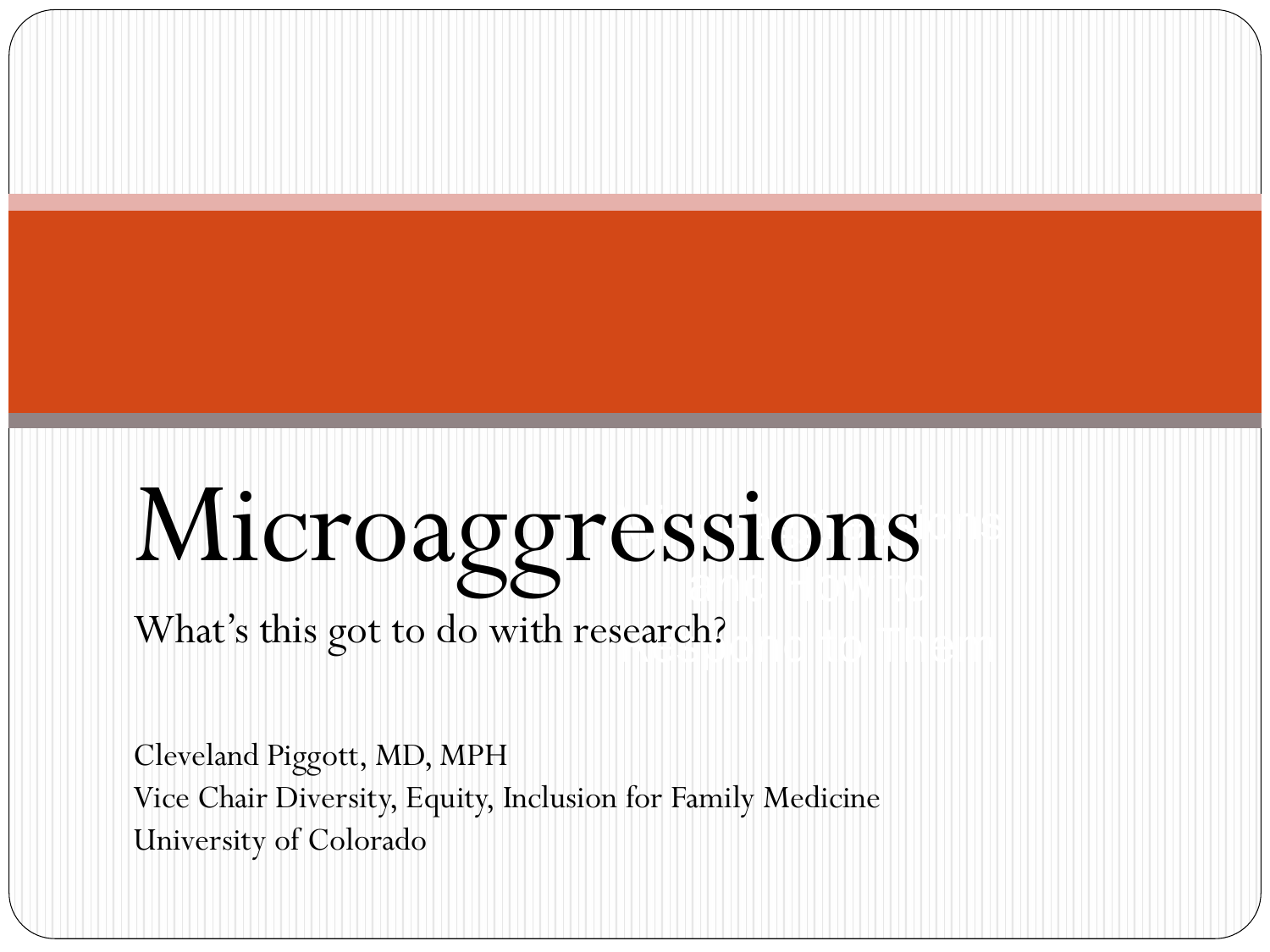# **Objectives**

- Be able to define and recognize a microaggression
- Understand how microaggressions can have a negative impact in both small and large ways in our lives and with our work
- Feel more comfortable with effectively interrupting a microaggression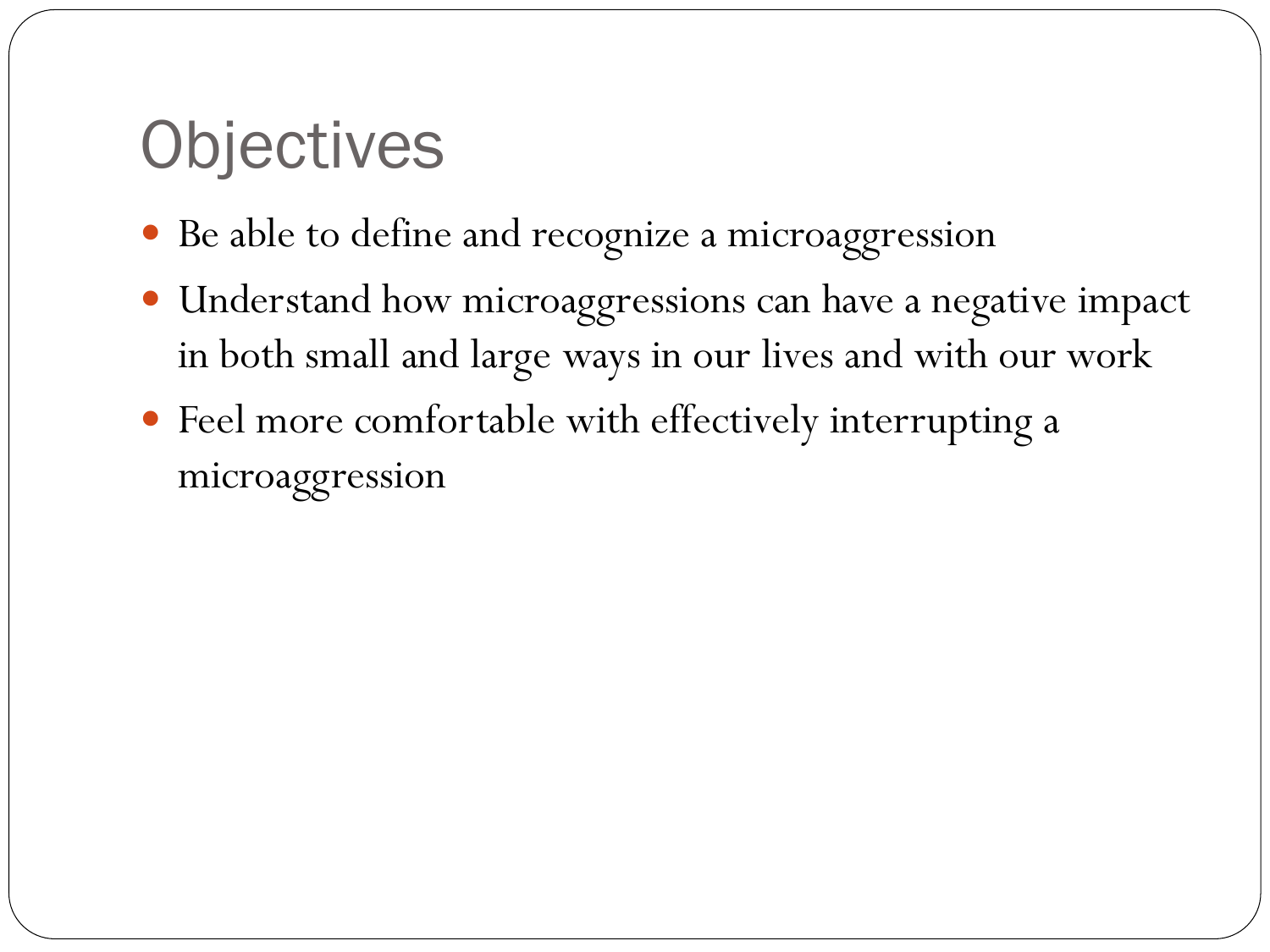# Definition of a Microaggressions

A statement, action, or incident regarded as an instance of indirect, subtle, or unintentional discrimination against members of a **marginalized** group such as a racial or ethnic minority.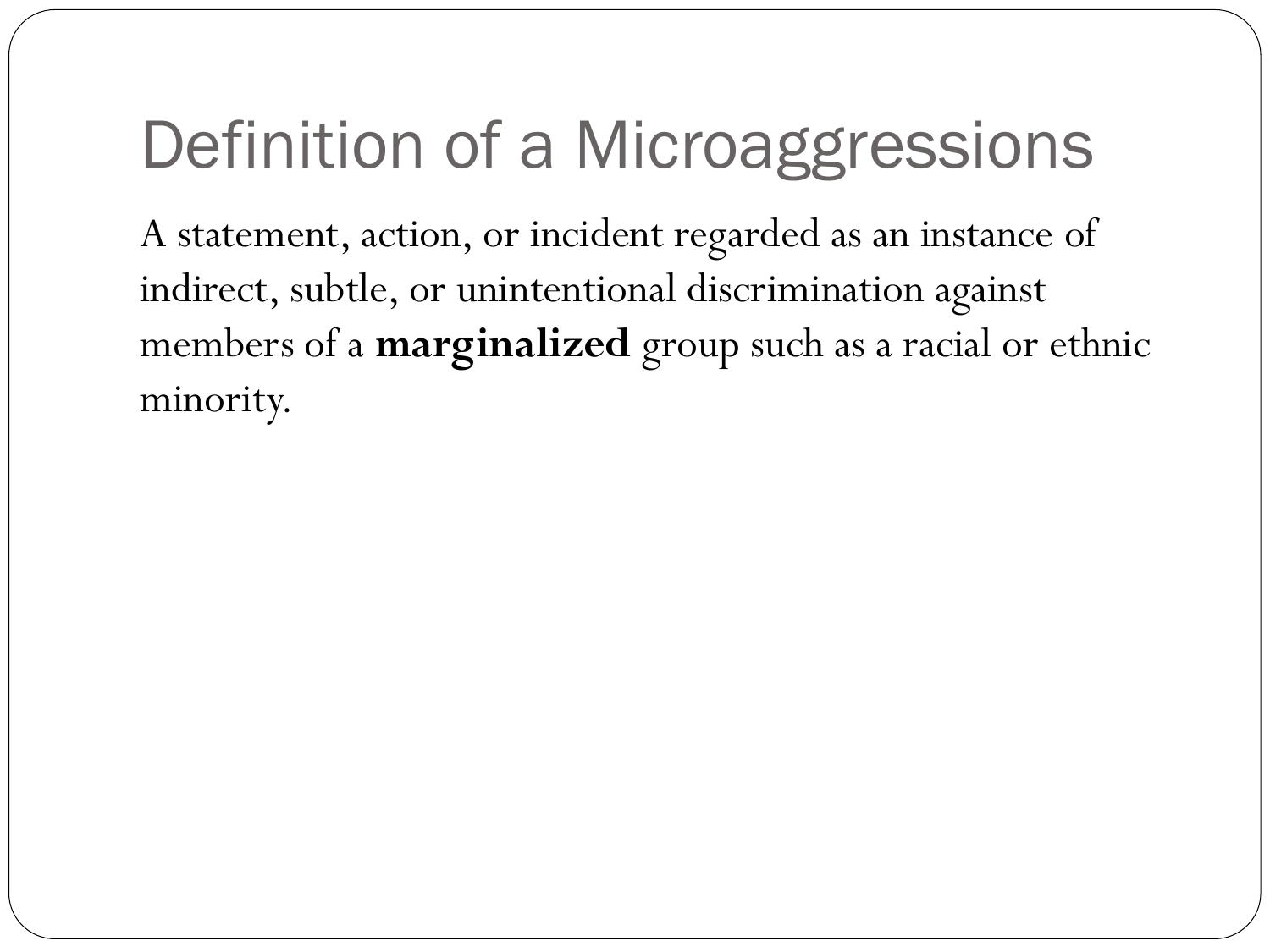#### Types of Microaggressions

- **1. Microassault**
- **2. Microinsult**
- **3. Microinvalidation**

Sue, D.; et al. (2007). "Racial Microaggressions in Everyday Life: Implications for Clinical Practice". *American Psychologist*. **62** (4): 271–286.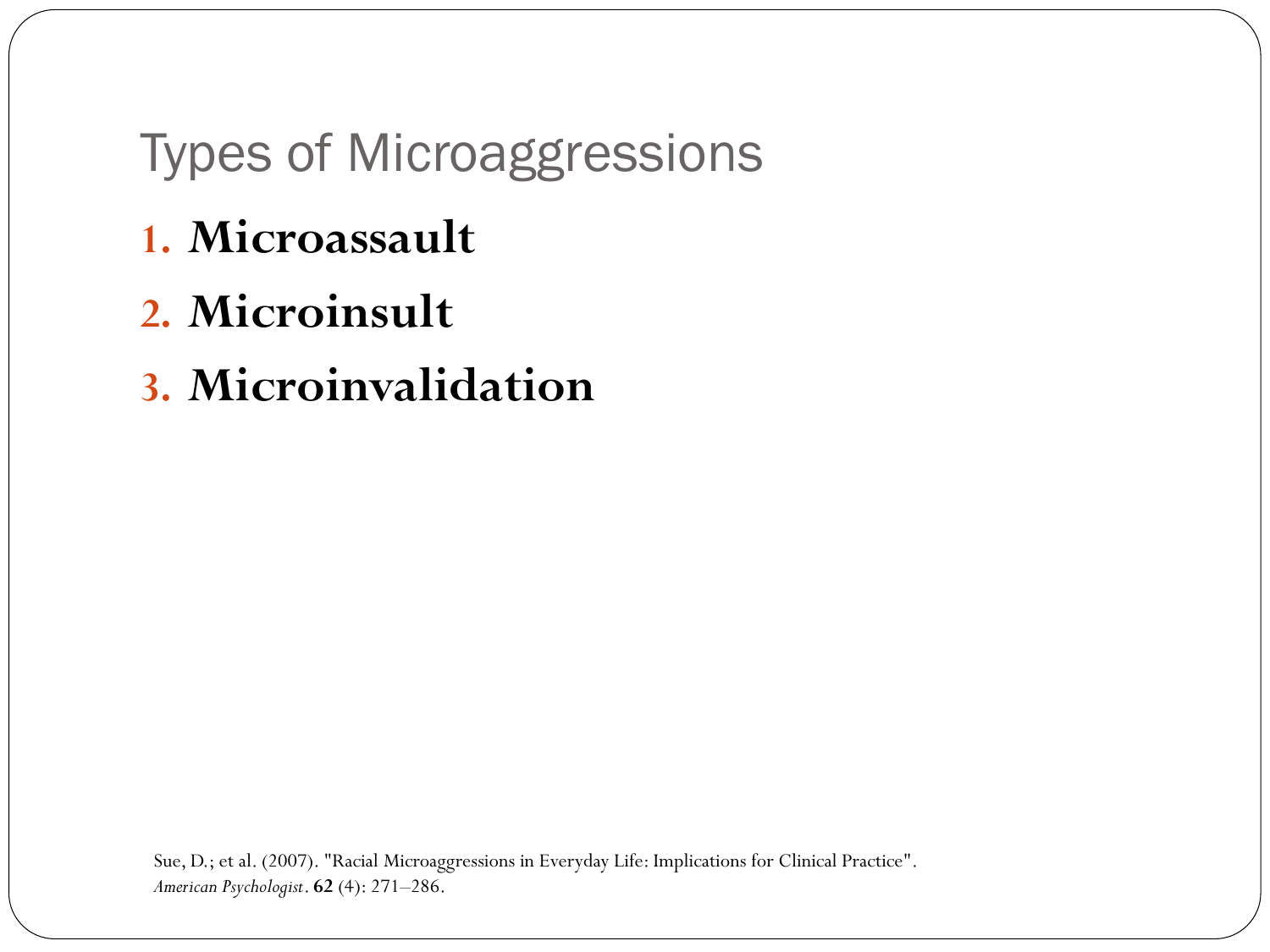Microassault: *A blatant verbal, nonverbal or physical attack intended to convey biased sentiments.* 

Examples:

 In 2014 an African American student at San Jose State University was tormented by his white roommates physically and mentally and the perpetrators were only charged a misdemeanor and not a hate crime.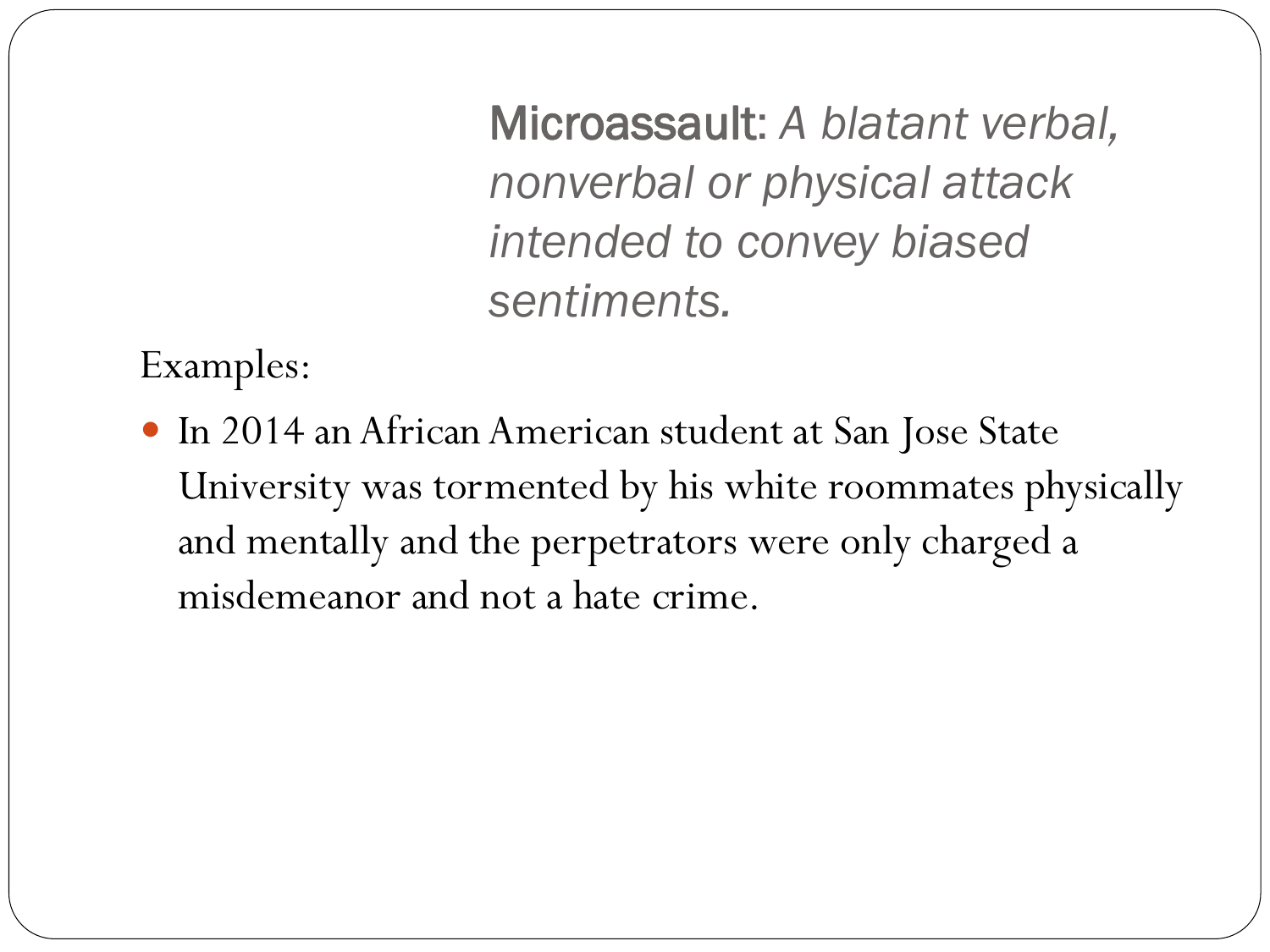Microinsult: *unintentional behavior or speech that conveys rudeness or insensitivity, or demeans a person's race, ethnicity, gender, sexual orientation, or other aspects of their social or cultural identity.*

Example:

- "You're too pretty to be a lesbian."
- "Oh, you'll get accepted into graduate school, you're a minority"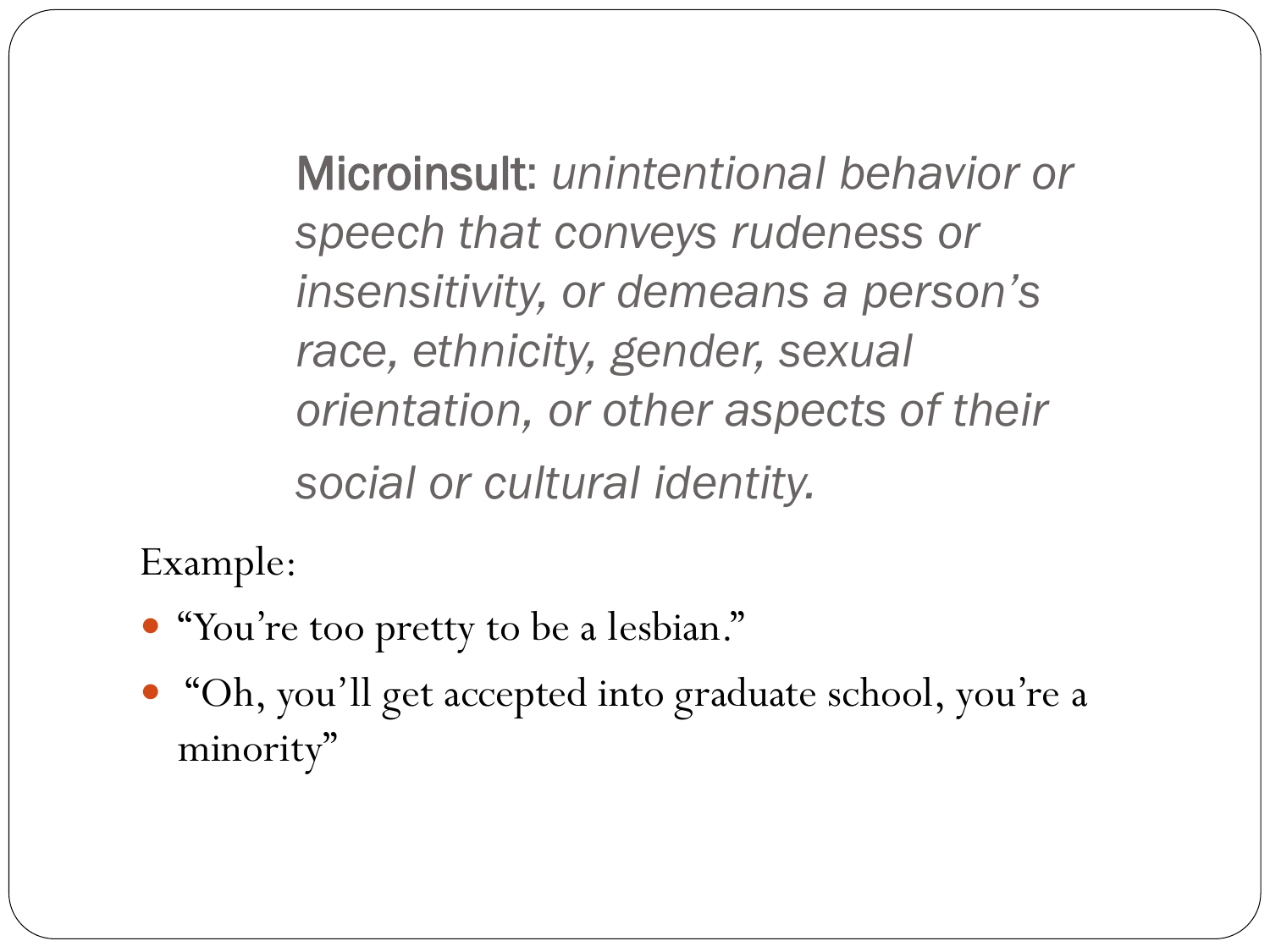Microinvalidation: *comments or behaviors that exclude, negate, or dismiss the thoughts, feelings, or experiences of the target group.* 

Example:

- On a document respondents are asked to identify themselves as male or female (negating other gender constructs).
- When a Latinx couple is given poor service at a restaurant compared to white customers and shares their experience with White friends, only to be told "Don't be so oversensitive". The racial experience of the couple is being nullified and its importance is being diminished.
- Another example of this is the response to "Black lives matter" movement with "Blue lives matter".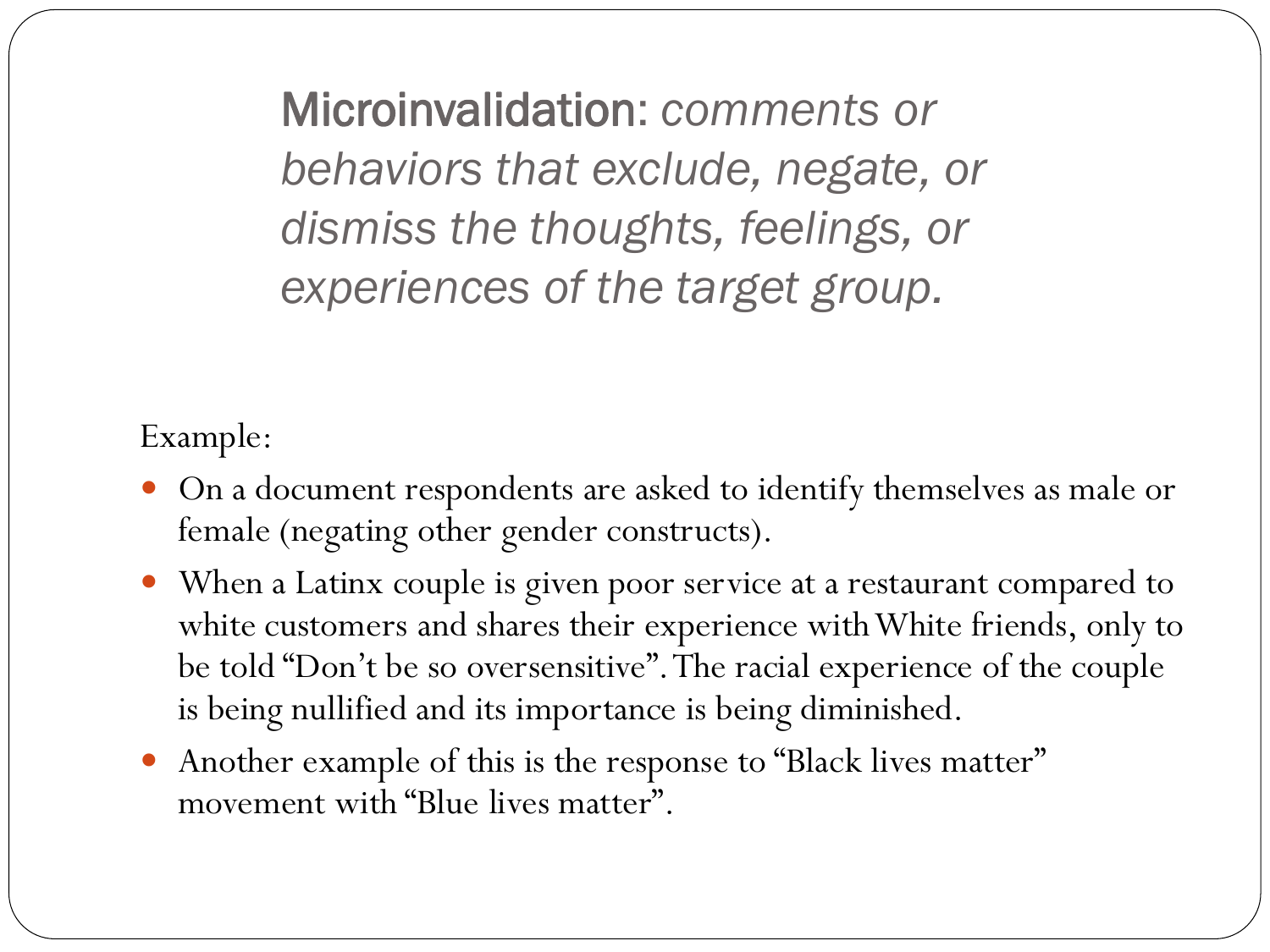# Think of it like a Mosquito bites

https://www.youtube.com/watch?v=nQ9l7y4UuxY

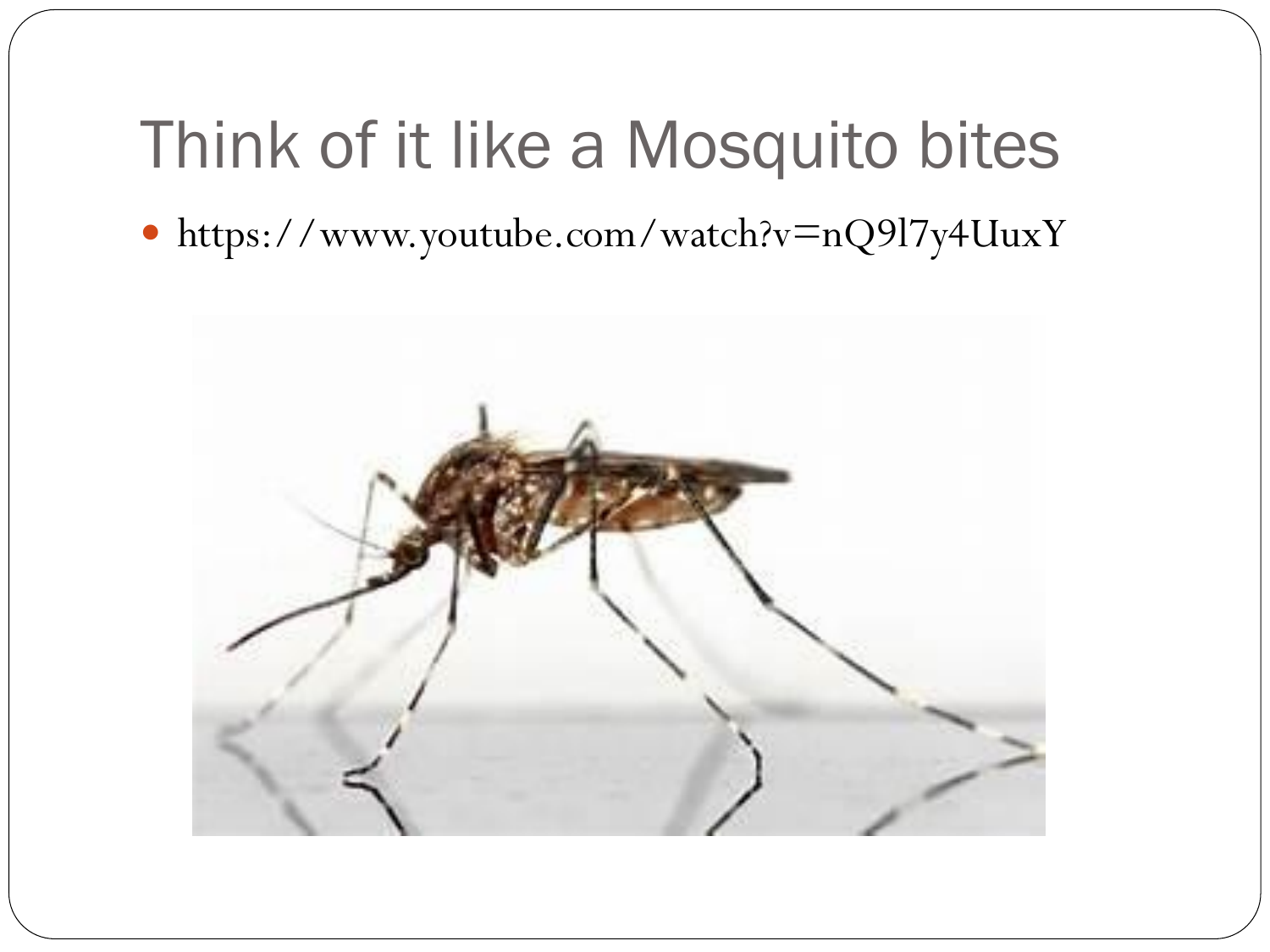# Why does this Matter?

- How does this effect self-esteem or self-efficacy (your belief in your ability to solve a problem, reach a goal, complete a task, and achieve what you set out to do)?
- How does this impact your relationship with colleagues?
- How does it promote disparities?
- How can this impact the work you in research?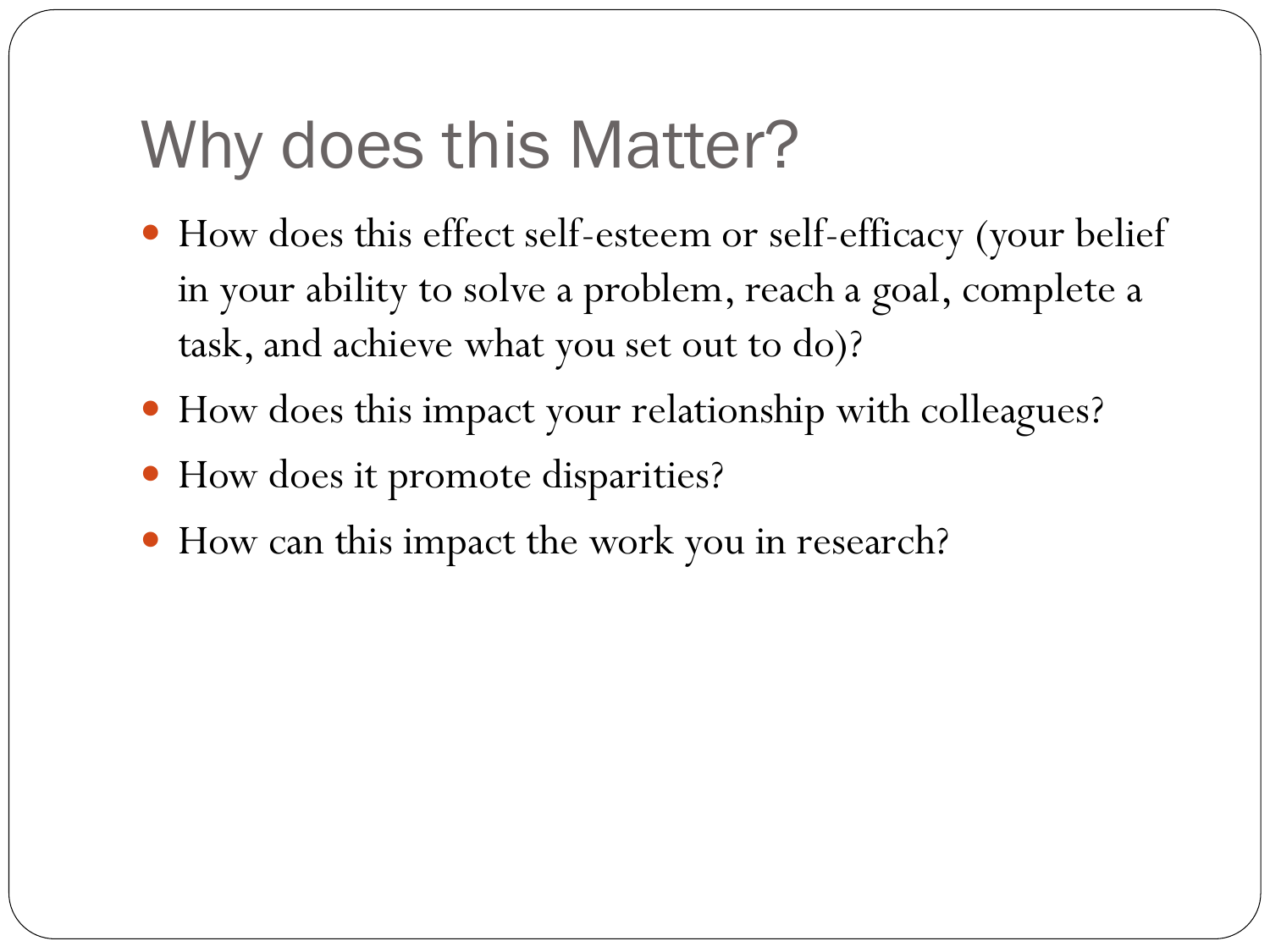# In the Chat: Activity

- Please share an example of 1-2 examples of a microaggression you have either experienced or witnessed.
- If you don't feel comfortable, feel free to private chat me and I will share it to protect anonymity.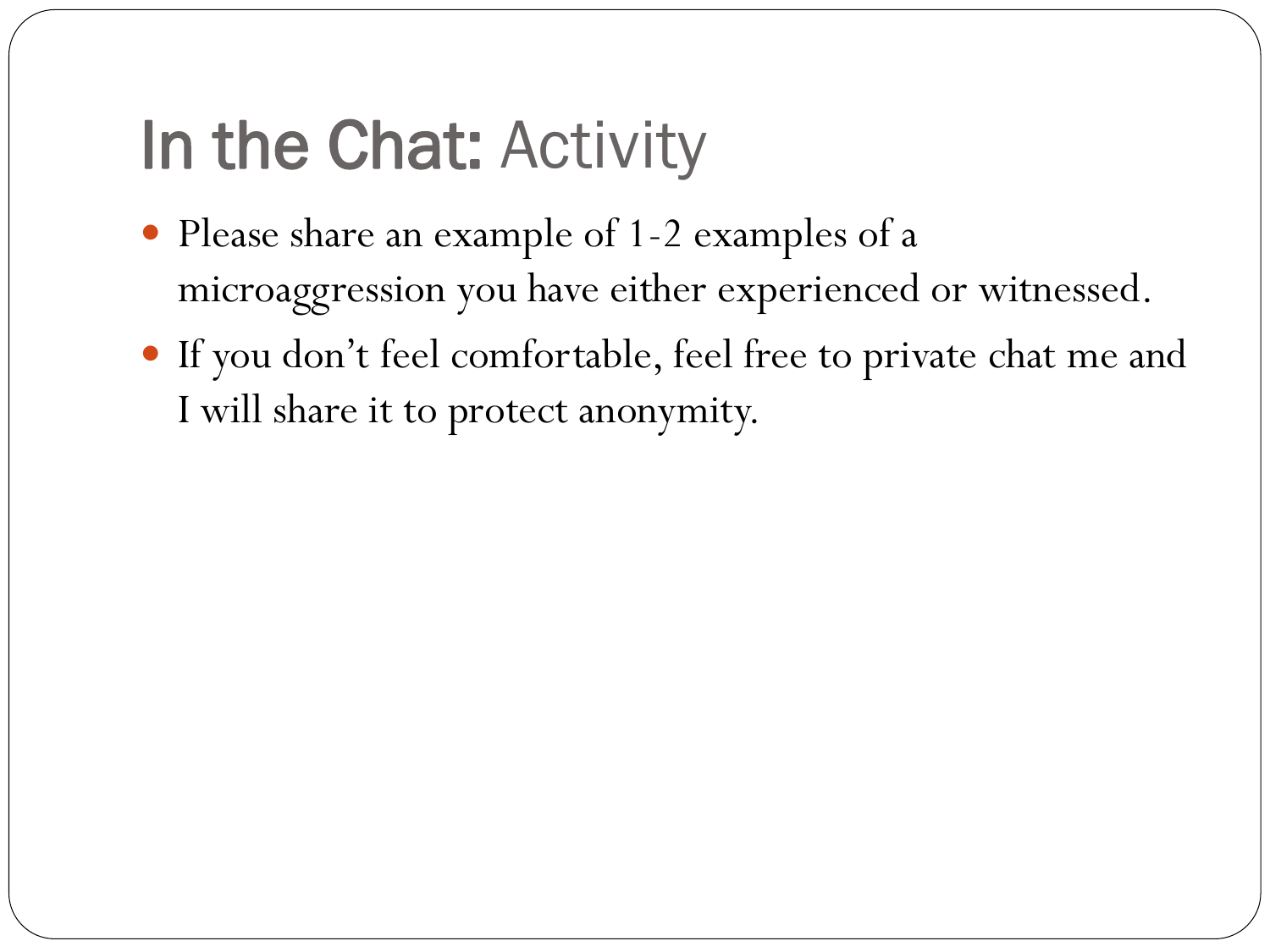# How can we challenge or interrupt microaggressions in our everyday lives?

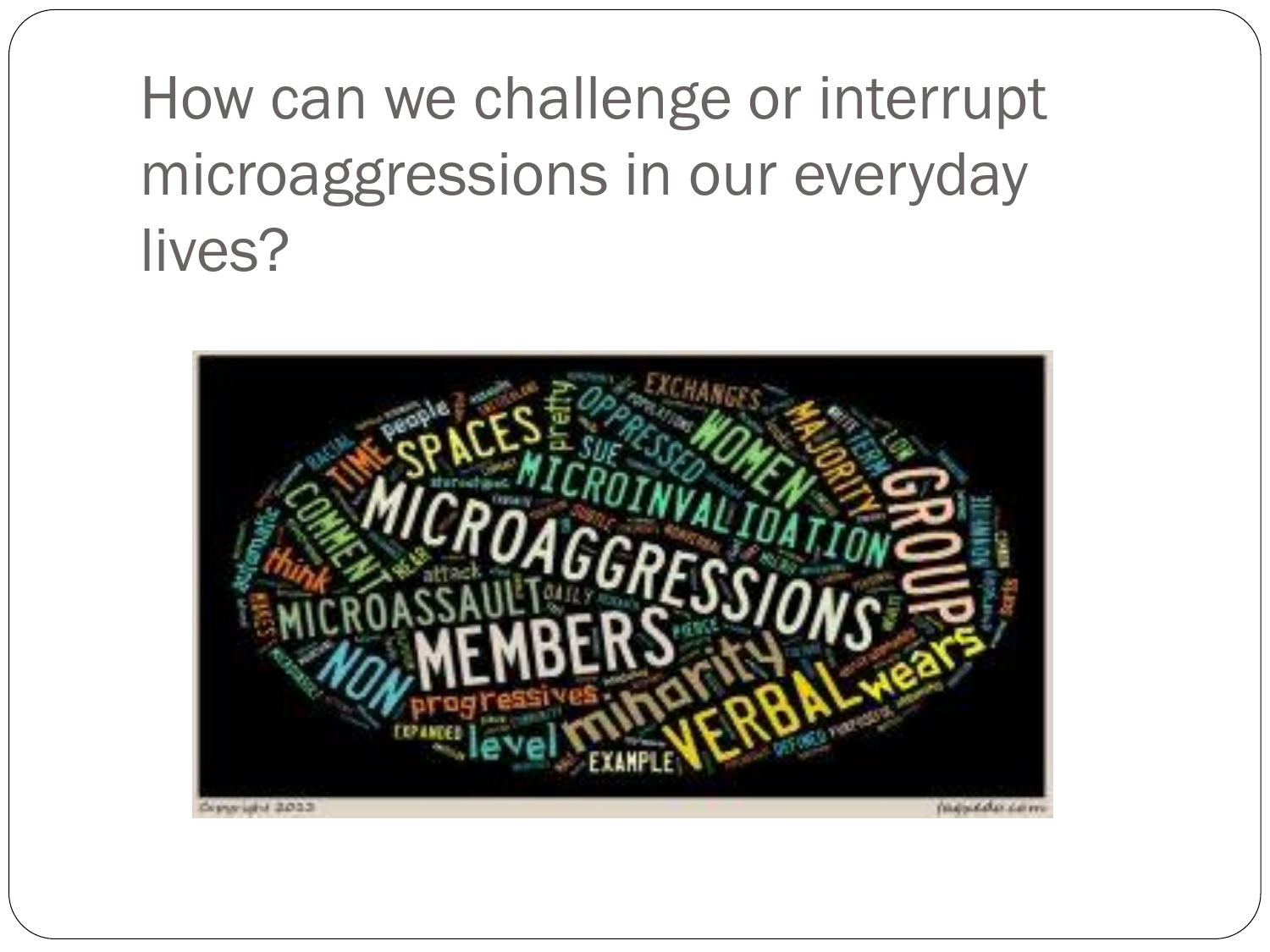### Ideas for Interrupting Microaggressions

- Repeat back what is said
- **Ask for more information**, e.g. *Can you elaborate on that?*
- Play dumb; challenge the stereotype. E.g. *Can you explain it to me?*
- Promote **Empathy**
- Express your feelings
- Share your process
- Separate **intent from impact**
- Tell them they're too smart to say something like that
- Appeal to values and principles
- Point out what they have in common with the other person
- Point out policy/law that prohibits such conduct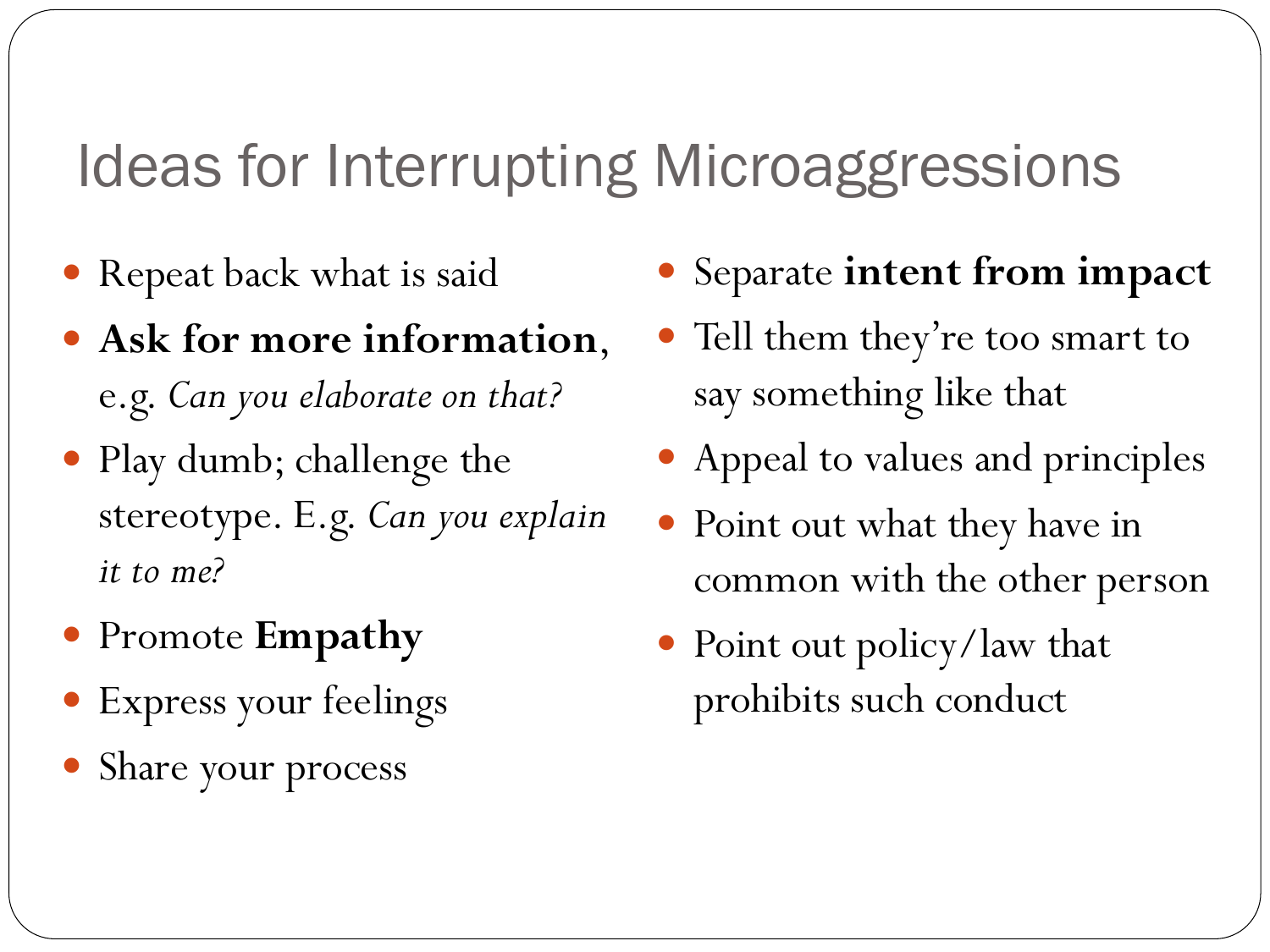#### Why is this Hard?

- You don't see it coming and sometimes are in shock.
- **Often come from someone you care about.**
- We don't like to be confrontational
- There is a **power or privilege**  differential
- Some of us experience this so often, to interrupt the process can be exhausting



We don't practice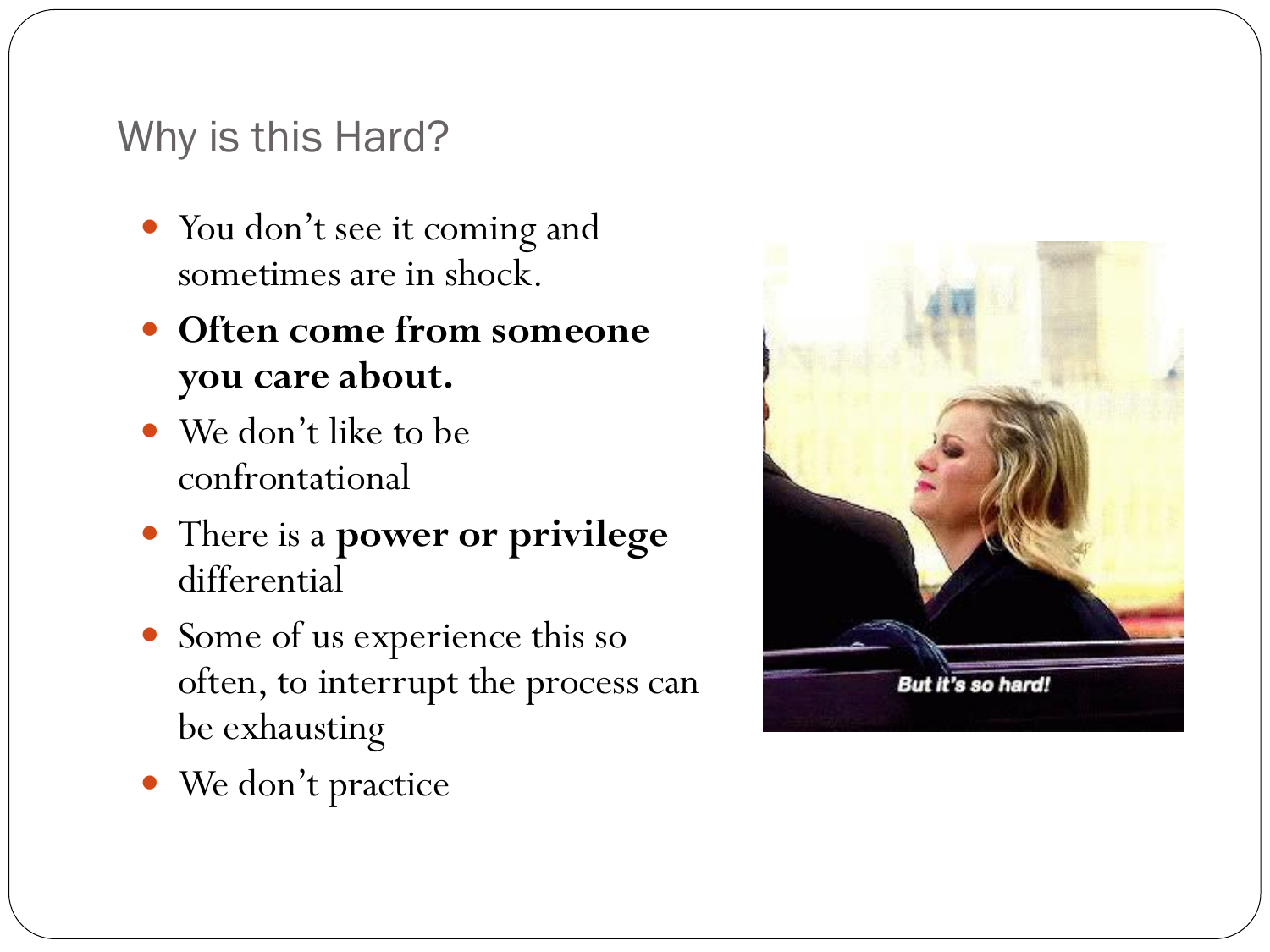# **YOU CAN CHOOSE** COURAGE, **OR YOU CAN CHOOSE COMFORT, BUT YOU CANNOT CHOOSE BOTH.**

BRENE BROWN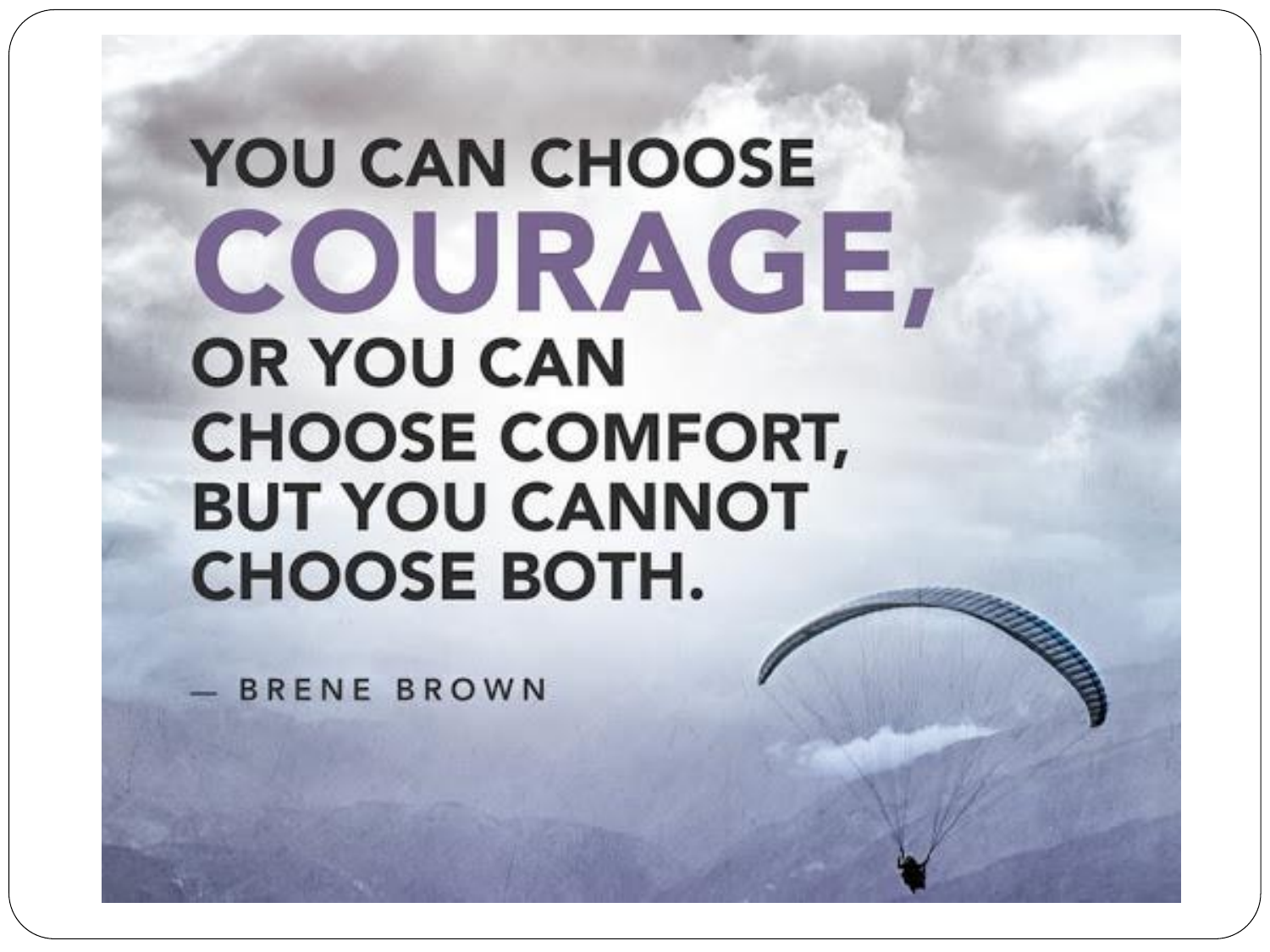# Practice (if time)

- Use an example of something provided or that you feel comfortable sharing from a personal experience (you can also make something up)
- Take turns being the perpetrator and receiver/witness of the aggression and make sure you set the stage (time for maybe 1- 2 role plays).
- **You can choose to talk it out (not as helpful) vs actually practice saying the words**

#### Examples

- I feel like I'm the low man on the totem pole
- You'll get that job, you're \_\_\_\_\_\_ (insert an aspect of a person's identity e.g. race, gender, etc)
- Ugh, why don't they just speak English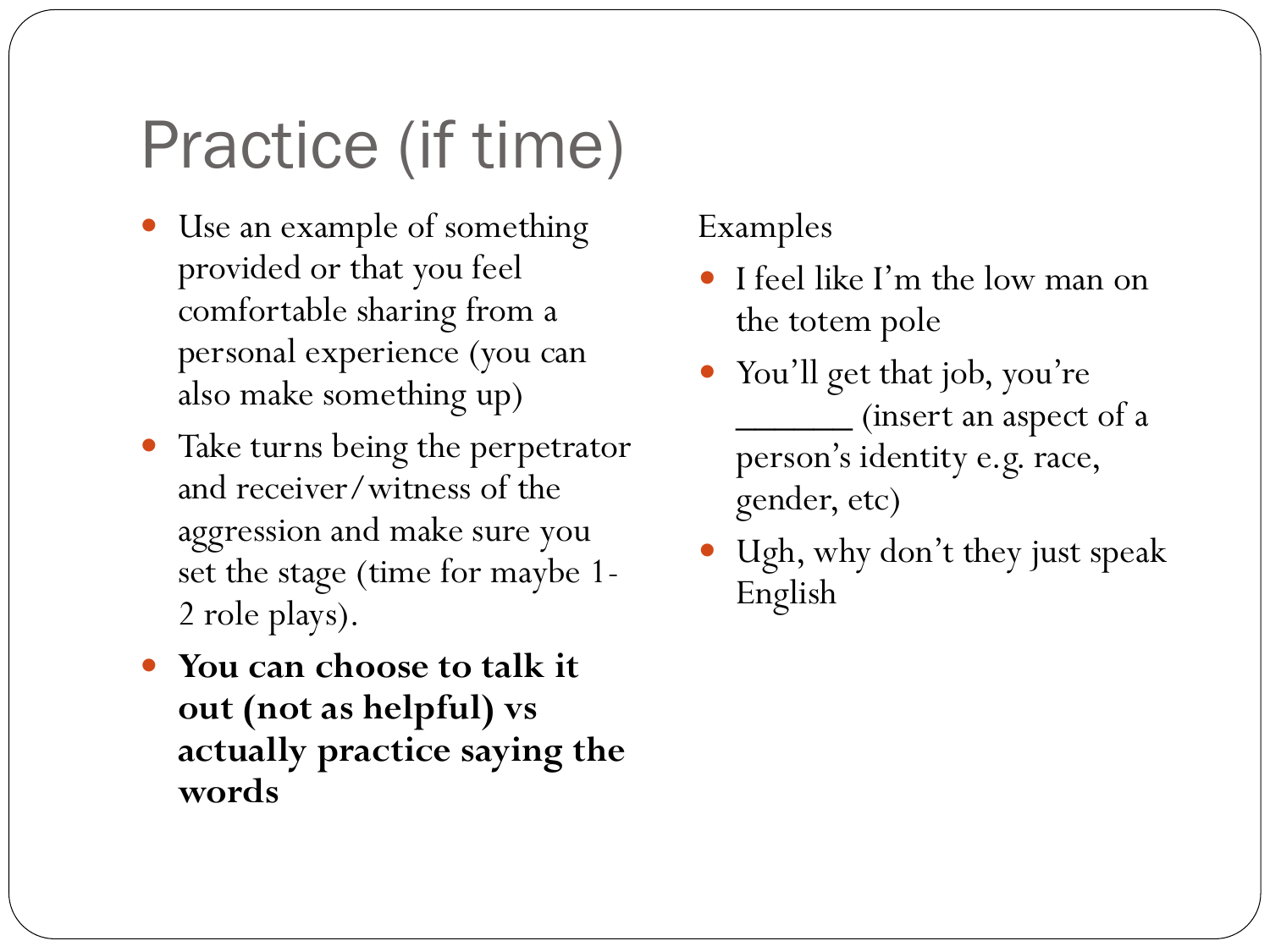### Further Discussion?

#### Helping to change the culture: - **Ouch and Oops** (psychological safety)